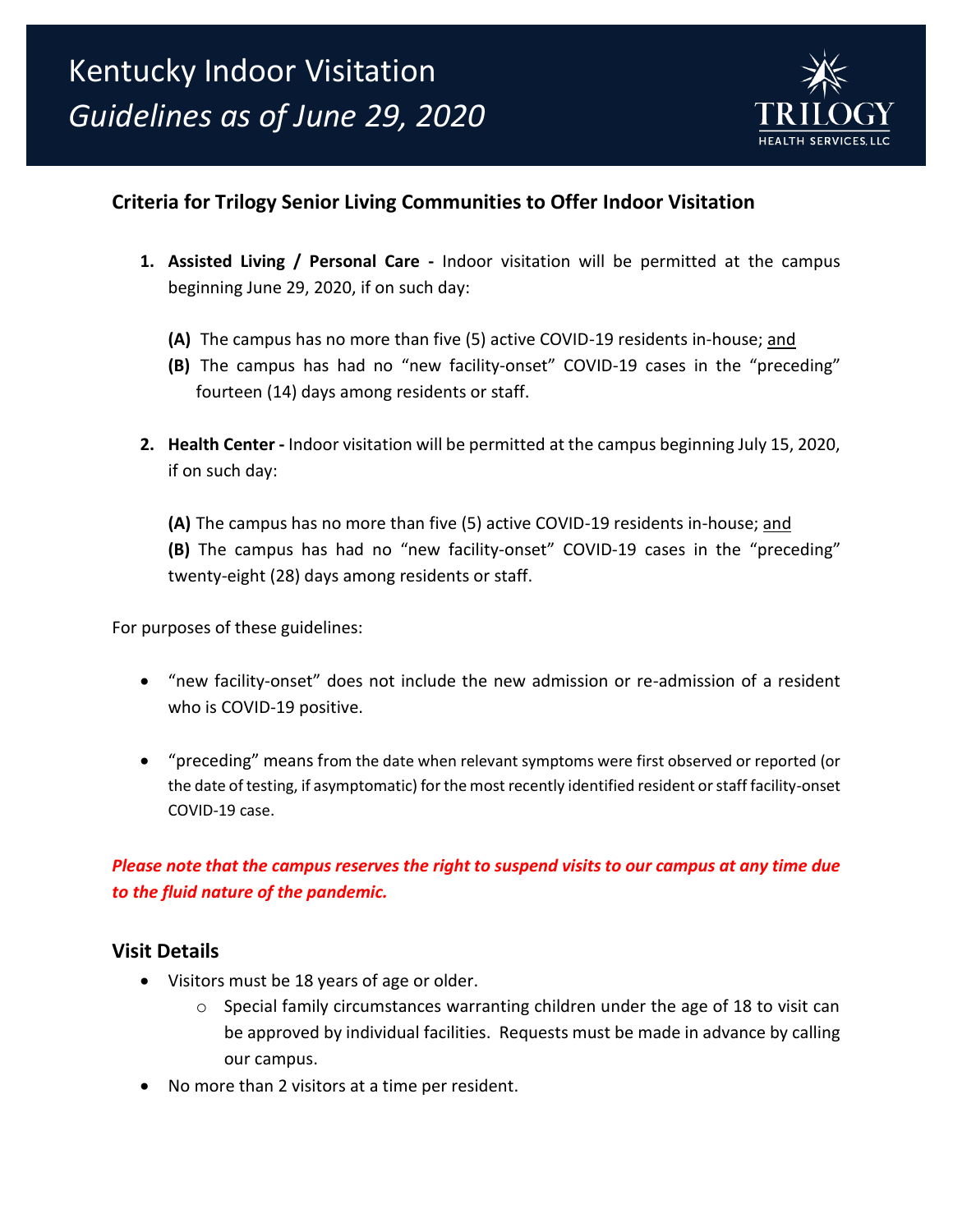- All visitors and residents must pass our screening process before visiting. Visitors will also be screened at the end of their visit.
- Except for end-of-life visits, visits are not permitted with either Red or Yellow Zone residents, or with any resident showing signs or symptoms of COVID-19.
- Visitors must also attest to their COVID-19 status (i.e. testing results), and if they have had COVID-19, they must provide documentation (i.e., a doctor's note) that they no longer require transmission-based precautions.
- Visitors must sign an attestation acknowledging the risk of COVID-19 transmission prior to the initiation of the visit.
- Visitors must bring a mask and wear it upon entering the campus for screening and throughout the duration of the visit. Masks must be surgical, procedural or cloth. Bandanas are not an acceptable mask for these visits. Masks must be properly worn. If a visitor does not bring their own mask, we will provide masks for the first visit.
- Residents who are able to must also wear masks during the visit.
- Residents who have had COVID-19 must no longer require transmission-based precautions.
- Visits may occur between 8am to 11am and from 1pm to 5pm with no more than 2 scheduled visits per hour.
- **Two indoor visiting areas** will be designated within the campus. *Room visits that are not end-of-life visits are not permitted at this time.*
- The designated indoor visiting areas will be cleaned and disinfected at the end of every visit and prior to allowing another visit to occur.
- The campus will provide alcohol-based hand rub to visitors and demonstrate how to use it appropriately. All visitors must use alcohol-based hand rub prior to the initiation of the visit and at the end of the visit.
- Visitors and residents MUST maintain social distancing at all times and must refrain from hugging, kissing, touching, sharing food, drink or otherwise engaging in behavior that is not compliant with the CDC's social distancing guidance.
- Staff will observe and enforce social distancing compliance while providing auditory privacy.
- Visitors may provide food and beverage to residents consistent with dietary considerations, but food should not be shared between residents and visitors.
- Visits are limited to 45 minutes
- Visitors must immediately notify facility if within 14 days of their visit they become ill with any COVID-19 signs or symptoms.
- **Any visitor failing to meet any of the above requirements will be asked to leave the campus.**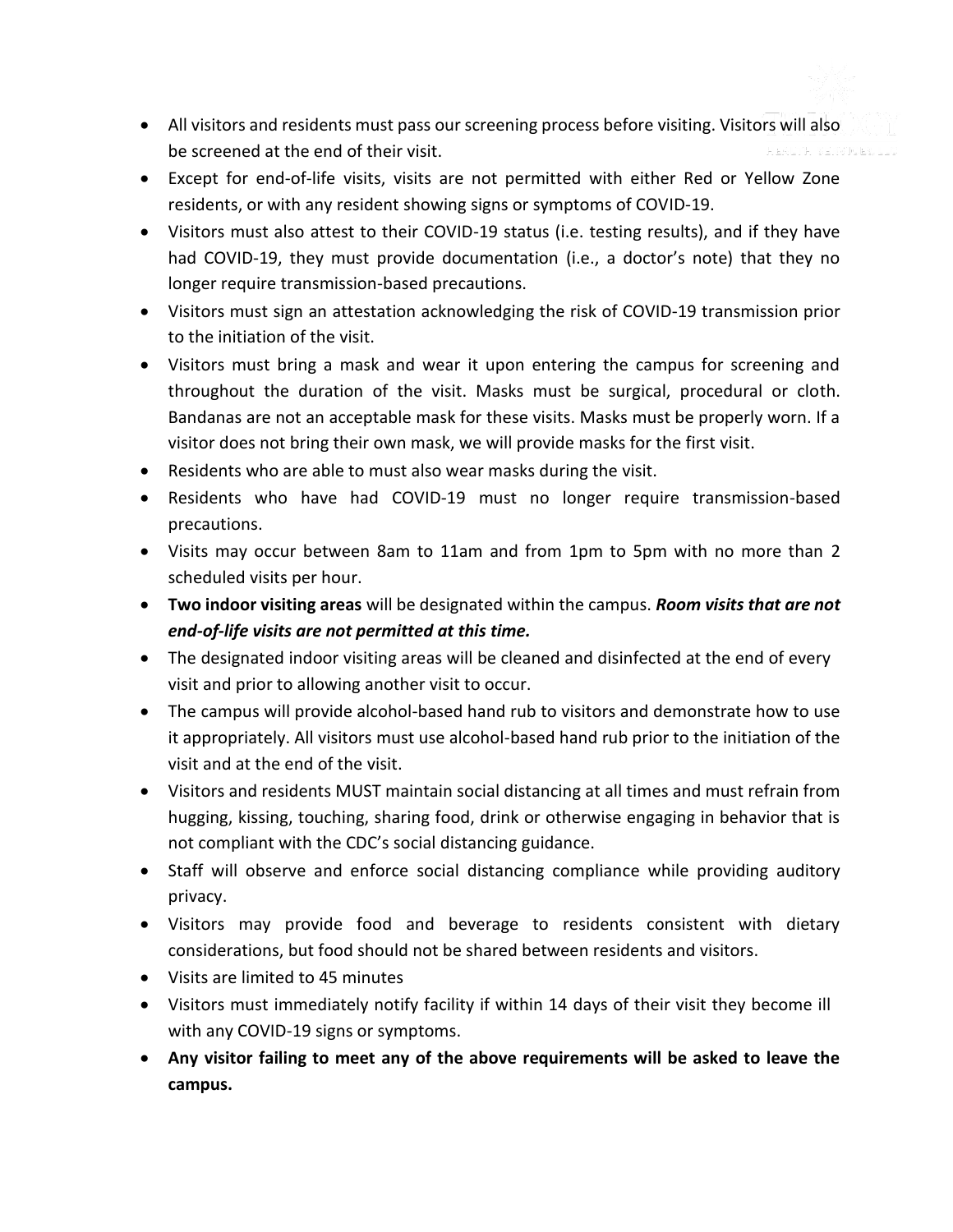

#### **How to Schedule a Visit**

- To schedule a visit, you must call our campus between the hours of 8am and 5pm, Monday through Friday.
- Visits are scheduled on a first come, first served basis.
- Visit dates and times will be based on schedule availability.
- Visits may be limited to 1 visit per week in order to accommodate all family visit requests.

Families may be permitted more than one visit per week if there is excess schedule availability and as determined at our campus team's discretion.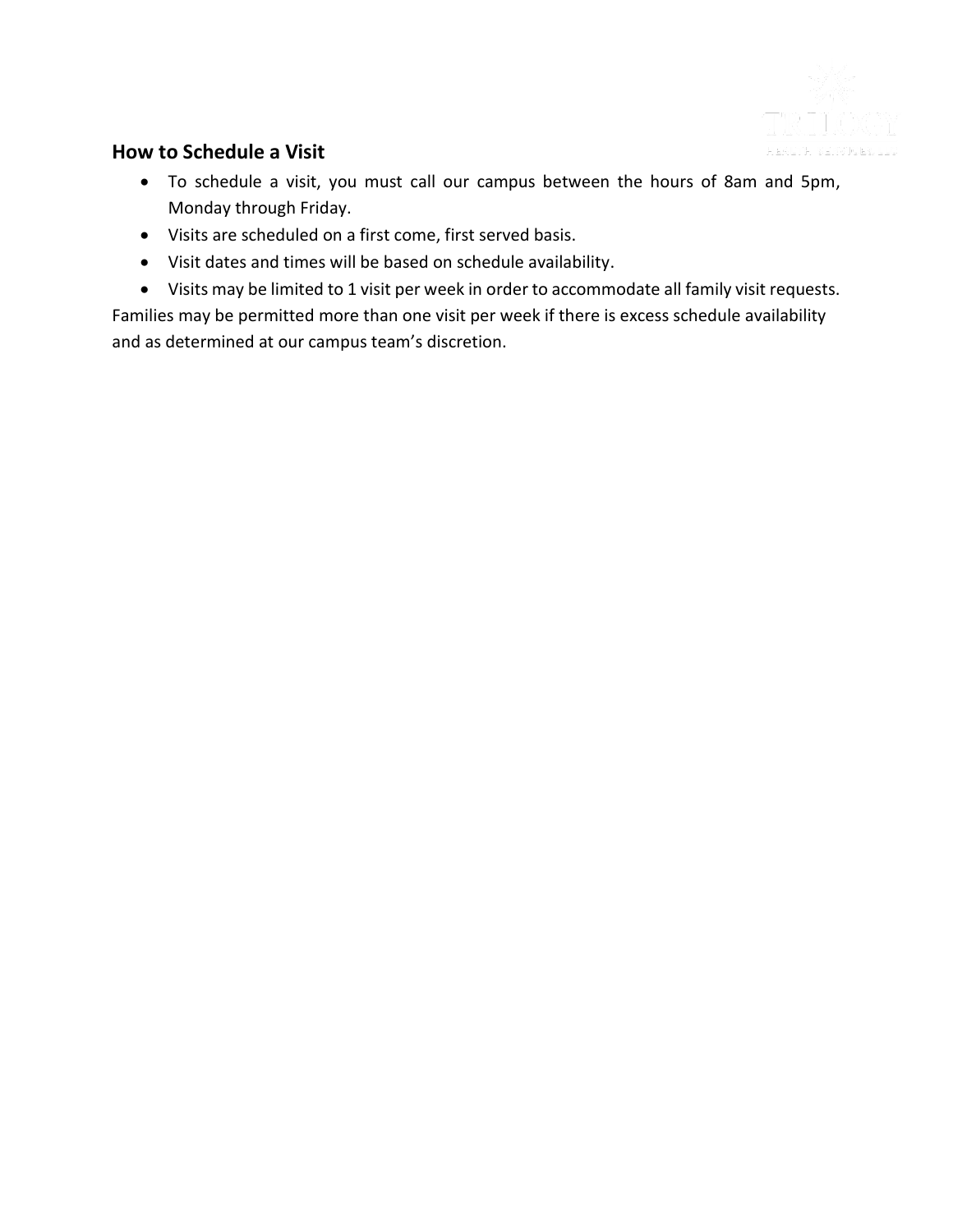

## **Criteria for Trilogy Senior Living Communities to Offer Outdoor Visitation**

- **1. Assisted Living / Personal Care -** Outdoor visitation will be permitted at the campus if on such day:
	- **(A)** The campus has no more than five (5) active COVID-19 residents in-house; and
	- **(B)** The campus has had no "new facility-onset" COVID-19 cases in the "preceding" fourteen (14) days among residents or staff.
- **2. Health Center -** Outdoor visitation will be permitted at the campus if on such day:

**(A)** The campus has no more than five (5) active COVID-19 residents in-house; and **(B)** The campus has had no "new facility-onset" COVID-19 cases in the "preceding" twenty-eight (28) days among residents or staff.

For purposes of these guidelines:

- "new facility-onset" does not include the new admission or re-admission of a resident who is COVID-19 positive.
- "preceding" means from the date when relevant symptoms were first observed or reported (or the date of testing, if asymptomatic) for the most recently identified resident or staff facility-onset COVID-19 case.

### *Please note that the campus reserves the right to suspend visits to our campus at any time due to the fluid nature of the pandemic.*

#### **Visit Details**

- Visitors must be 12 years of age or older.
	- $\circ$  Visitors with children ages 12 to 17 must be able to manage them, and children must be able to wear a face mask during the entire visitation.
	- $\circ$  Special family circumstances warranting children under the age of 12 to visit can be approved by individual campuses. Requests must be made in advance by calling our campus.
- No more than 2 visitors at a time per resident.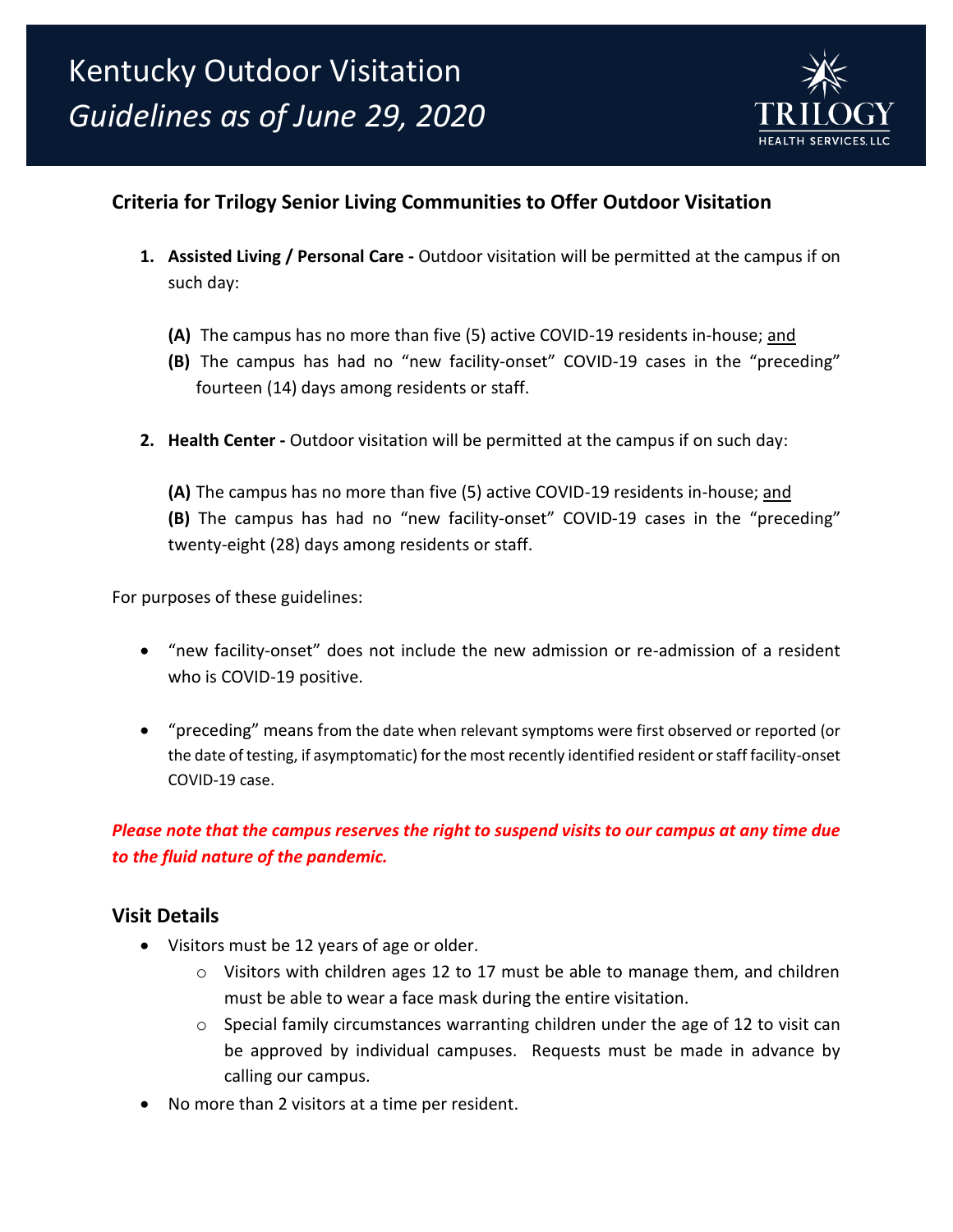- All visitors and residents must pass our screening process before visiting.
- Visitors must also attest to their COVID-19 status (i.e. testing results), and if they have had COVID-19, they must provide documentation (i.e., a doctor's note) that they no longer require transmission-based precautions.
- Visitors must bring a mask and wear it upon entering the campus for screening and throughout the duration of the visit. Masks must be surgical, procedural or cloth. Bandanas are not an acceptable mask for these visits. Masks must be properly worn. If a visitor does not bring their own mask, we will provide masks for the first visit.
- Residents who are able to must also wear masks during the visit.
- Visits may occur between 8am to 11am and from 1pm to 5pm with no more than 2 scheduled visits per hour.
- Our campus will designate *two outdoor visiting areas* that ensure proper social distancing is in place for visitors and residents.
- The designated outdoor visiting areas will be cleaned and disinfected at the end of every visit and prior to allowing another visit to occur.
- The campus will provide alcohol-based hand rub to visitors and demonstrate how to use it appropriately. All visitors must use alcohol-based hand rub prior to the initiation of the visit and at the end of the visit.
- Our campus will also make available umbrellas to be provided upon family / resident request to provide additional barrier to sun and/or rain. Umbrellas will be disinfected and sanitized after each use.
- Visitors and residents MUST maintain social distancing at all times and must refrain from hugging, kissing, touching, sharing food, drink or otherwise engaging in behavior that is not compliant with the CDC's social distancing guidance.
- Visitors may provide food and beverage to residents consistent with dietary considerations, but food should not be shared between residents and visitors.
- Visits are limited to 45 minutes.
- Visitors must immediately notify facility if within 14 days of their visit they become ill with any COVID-19 signs or symptoms.
- **Any visitor failing to meet any of the above requirements will be asked to leave the campus.**

# **Legacy Visits**

- Our campus will designate visit location in secured Legacy courtyard and ensure social distancing requirements are met.
- Should a secured courtyard not be available, a designated and appropriately covered exterior space near main entrance will be used.